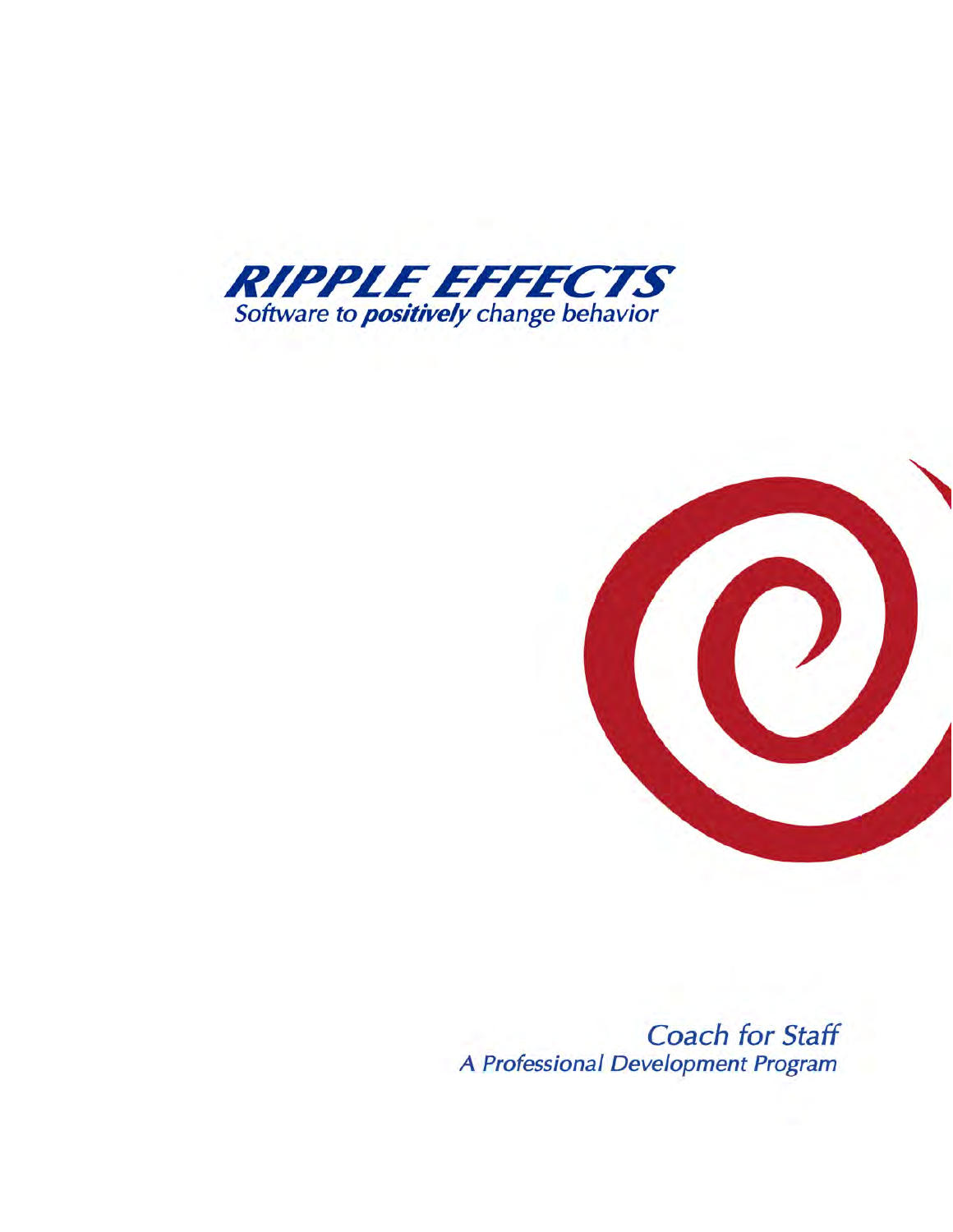# *Coach for Staff*

**Every educator, in every discipline, sometimes runs into behavior problems.**  *Ripple Effects Coach for Staff* **helps solve them.The software training program has three points of focus:**

# **You, your students, your program**

- **I.** *Strengthening Your Leadership* Personal transformation through mastery of key social-emotional abilities
- **II.** *Managing Diverse Learners* Managing behavioral, social, cultural and learning issues that challenge students and teachers
- **III.** *Making Programs Work*  The nuts and bolts of successful implementation

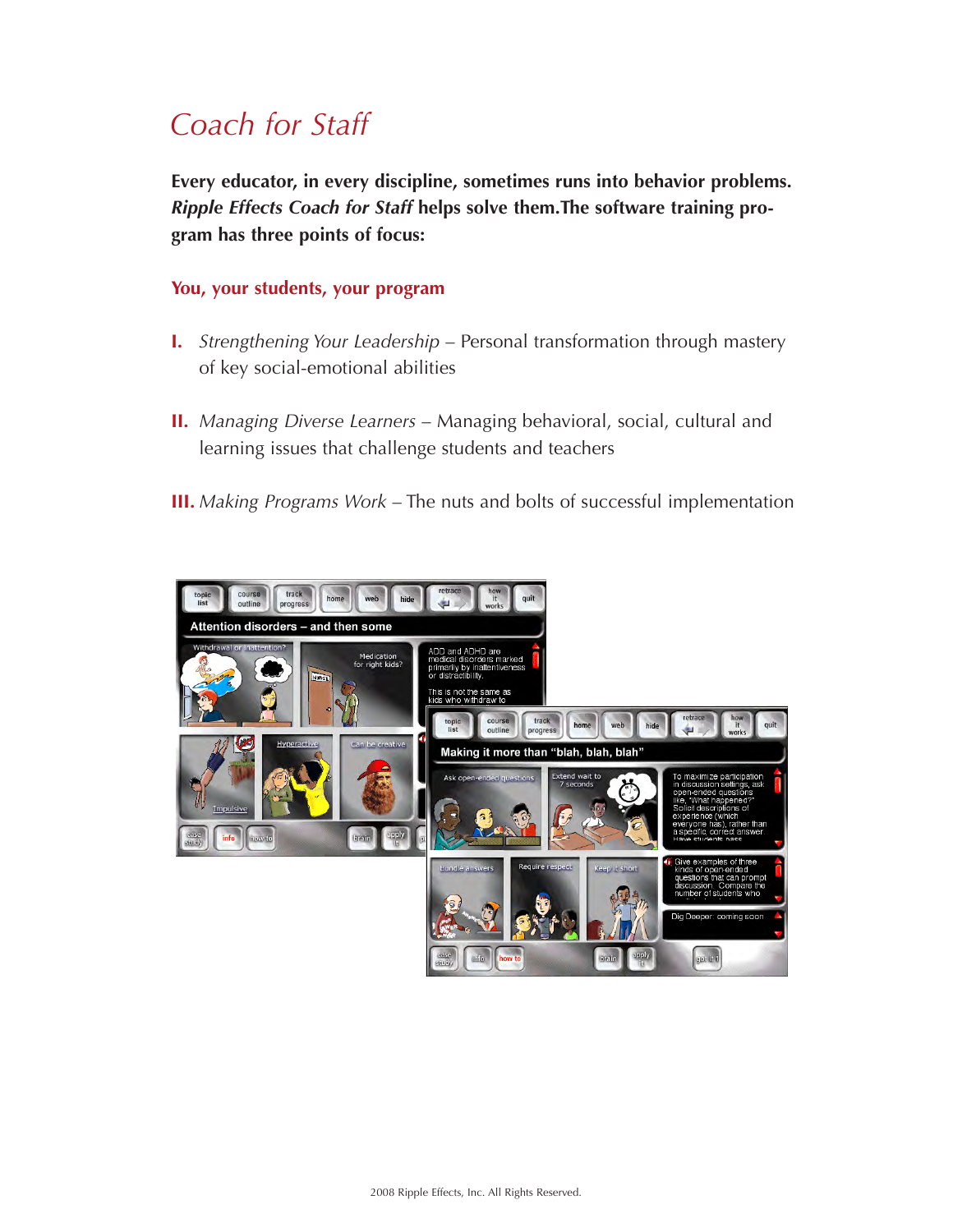# *Contents*

| Get up and get going fast                       | 1              |
|-------------------------------------------------|----------------|
| As educators, you face very tough challenges    | $\overline{2}$ |
| Your success requires continuous training       | 3              |
| Having a model program isn't enough for success | $\overline{4}$ |
| <b>How it works</b>                             | 5              |
| Fit to your training structure                  | 6              |
| <b>Module I: Strengthening your leadership</b>  | 7              |
| Course outline for Module I                     | 8              |
| <b>Module II: Managing diverse learners</b>     | 9              |
| Course outline for Module II                    | 10             |
| <b>Module III: Making your program work</b>     |                |
| Course outline for Module III                   | 12             |
| <b>Optimizing results</b>                       | 13             |
| Making the most of the program                  | 14             |
| <b>The Learning System</b>                      | 15             |
| <b>Comprehensive topic index</b>                | 16             |
| Take advantage of free resources                | 18             |
| <b>Resource list</b>                            | 19             |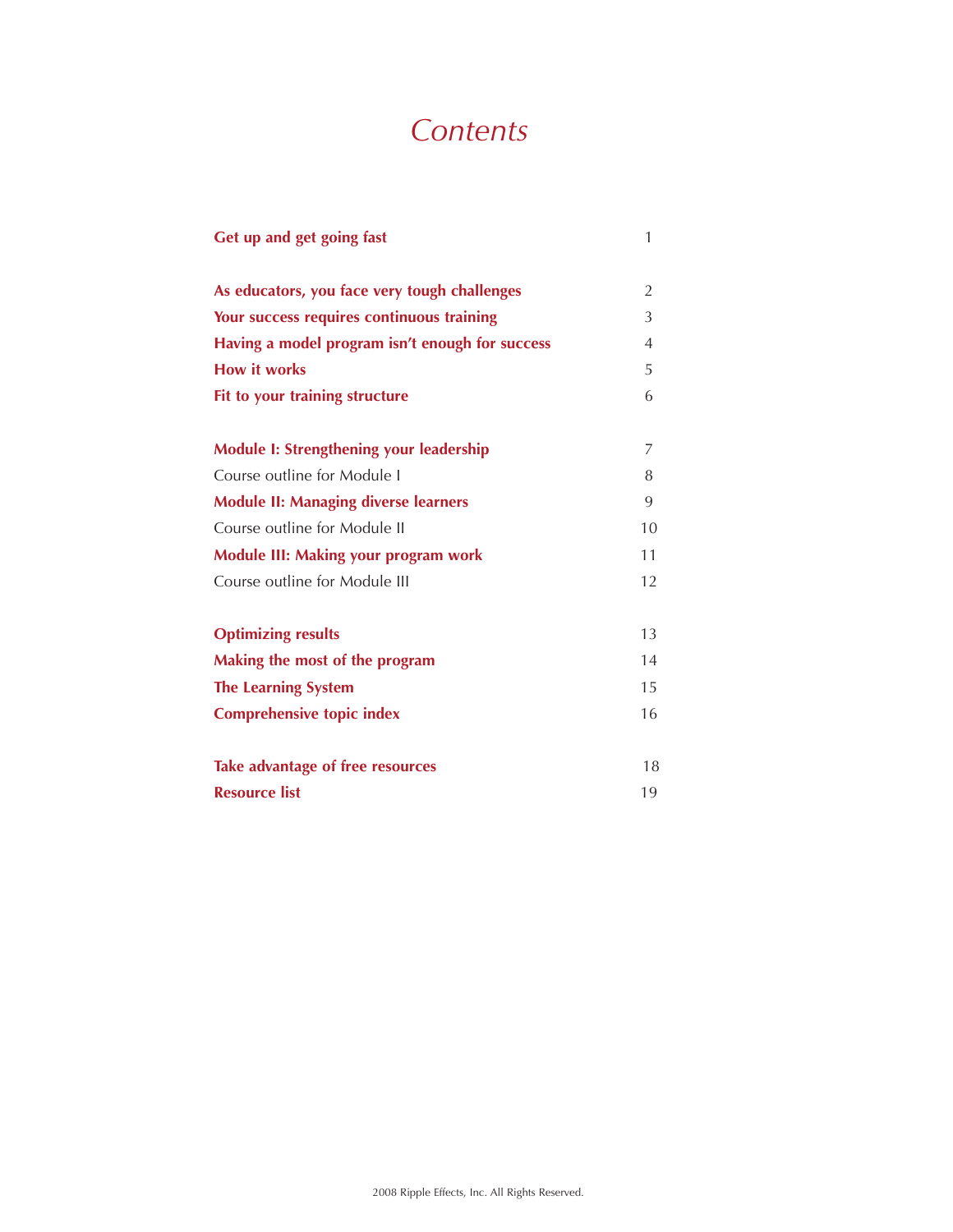# *Get up and get going fast*

# **Install the program. It won't work off the disk 1**

You must be logged on to the computer as an administrator to install this software. If it's your personal computer, you probably are.

• Put Disk 1 of the CD set, or the DVD disk in the drive.

**Windows 2000 or XP Users:** Choose "Open folder to view files" from the window that appears, OR choose "Run..." from the Start menu.

**Mac Users:** Find the "Staff" disk icon on your desktop and open it. For **Mac OS 9**, find the "Start Classic OS" folder and open it.

- Double-click on the "start here" water drop icon.
- Click on "set-up" and follow the prompts for this and any other disks. Choose "full". Takes 10-15 minutes.
- ▶ For **Windows VISTA**, or with any problems, call our free tech support: 1-888-259-6618

# **Login and go 2**

- Log in and create an account by entering a name and password.
- Click on the "topic list" steps or "course outline" summaril button in the left corner to see what's in the program. Scroll down the list, and choose any topic by clicking on it.
- Click on any lit-up button at the bottom, in any order, to explore that topic. No button means that choice is not available for that topic.
- Click on the "help"  $\left[\begin{array}{c} \mathbf{b}_{\text{nep}} \end{array}\right]$  button to see an animated overview of how the program works.

|                   | <b>Ripple Effects</b><br>Coach for Staff<br>Version 1.0                   | Log in screen |
|-------------------|---------------------------------------------------------------------------|---------------|
| New Account?      | Already Signed In?                                                        |               |
| Click Here:       | Enter Your:                                                               |               |
| <b>First Time</b> | First Name<br>Last Name<br>Password                                       |               |
|                   | Female <b>In</b><br>Male $\blacksquare$<br>Guide<br>Quit<br><b>Now Go</b> |               |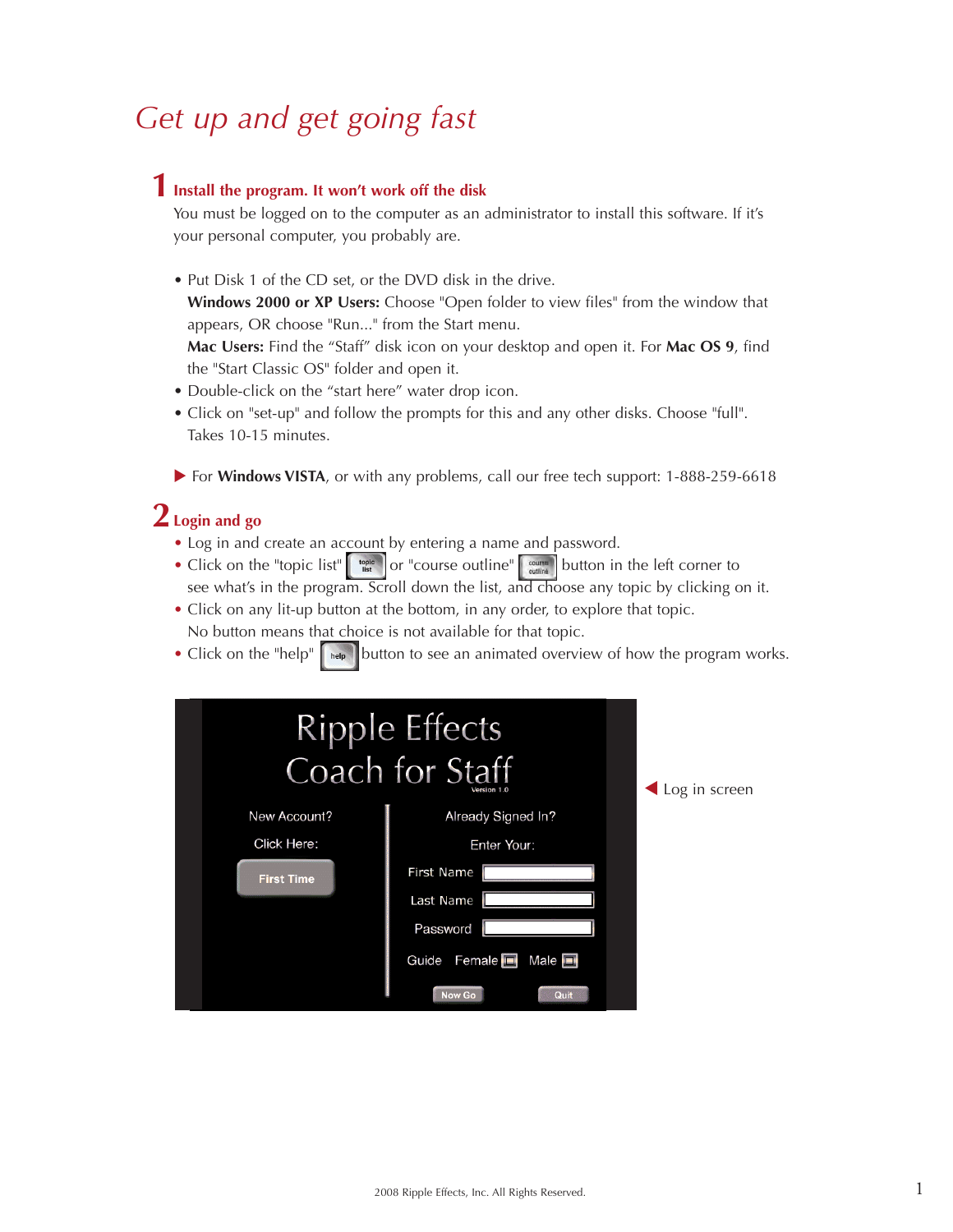# *As educators, you face very tough challenges*

- Half of all US teachers report being verbally abused
- Students physically assault 190,000 U.S. teachers each year
- More than half of all teachers quit, burned out, within five years
- More than 25% of all students reports being victimized at school

#### **Social emotional learning programs can help but . . .**

In the face of these formidable challenges, more and more educational organizations require staff to develop social-emotional skills and deliver programs that teach those skills to their students. Social-emotional competency is highly correlated with student safety, health, academic and social success. It is more tied to educators' success than content proficiency. Fortunately, there are a whole range of evidence-based programs that have been shown to work with some students, some of the time. Unfortunately, many times these "proven effective" programs fail to work as well in the real world as they did in the lab.

#### **They aren't easy to implement**

Unfortunately, many implementers may not have personally mastered some of the abilities they're supposed to teach and model for students. They may lack a nuanced understanding of sensitive issues regarding diversity, and may face challenges about disproportionate discipline practices. They may just lack the hours in a day to present them with fidelity.

#### **If you .. .**

- have been transferred to a new school and have to implement a social program that you haven't been trained for
- have been trained for one program, but have to implement another one
- thought you understood things in a training, but are having problems afterwards
- want to maximize the benefits from Ripple Effects behavior training software for students

#### **And/or you . . .**

- need help teasing out learning, behavioral, health, and cultural issues
- have been accused of discrimination because of who, when, or how you discipline
- have the commitment, but not the time to individualize your approach to students
- would like to build your own social-emotional competence, freely, privately,

#### **You can benefit from** *Ripple Effects Coach for Staff***.**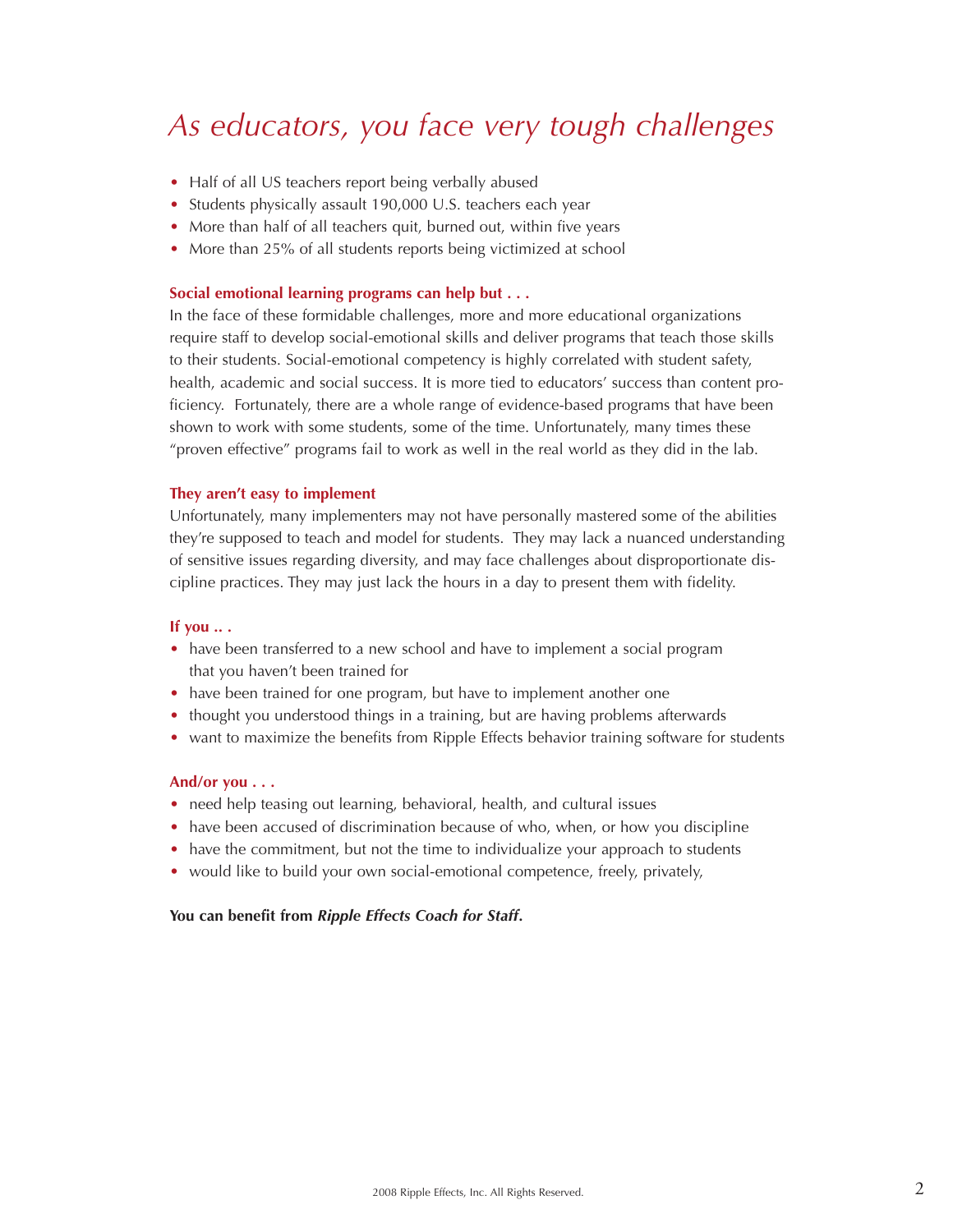# *Your success requires continuous training*

Program implementers need research-based training in implementing SEL programs

- universal positive youth development
- targeted prevention
- individualized intervention

### **It must fit within real world constraints**

They need that training matched to their site and individual needs, at a time that's convenient for them, in the mode they learn most easily, at a reasonable cost. They need to get it without risking exposure in front of peers and without giving up the last bit of free time left in busy lives.

#### **Sustainability hinges on it**

Long term success and sustainability of programs may hinge on recurring, specialized training and continued technical assistance. But staff turnover is high; public interest in specific programs waxes and wanes; and training in social-emotional skills competes with training for academic disciplines – and most often loses.

#### **No one program works for all**

No one program works best with every student, in every situation, in every school district, so school districts increasingly rely on a suite of programs that can have synergistic, positive effects. They look for implementer training that's sensitive to their program "ecology" and leverages every training minute.

#### **Redundancy and differences in program training**

Providing timely, state of the art training for the myriad of non-academic programs now in place in many school districts is a huge challenge. Because these programs draw on a shared body of proven-effective strategies, there is considerable redundancy in training across programs, yet there are distinctive differences as well.

#### **Embedding coaching**

Even when training occurs, providing live instruction for follow up help at the moment of each implementer's greatest need is virtually impossible. Yet it is this embedded coaching that is most correlated with implementer's ultimate success.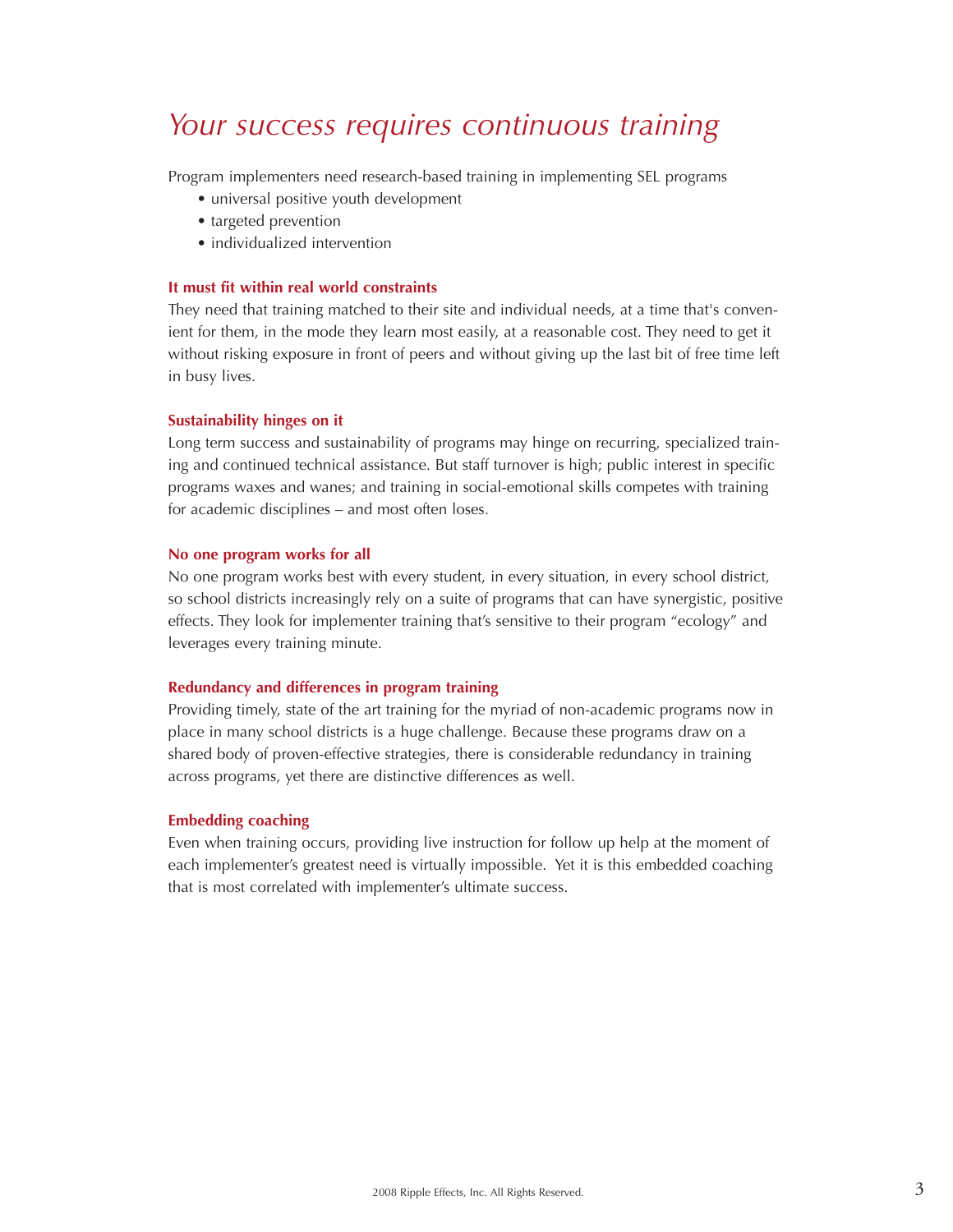# *Having a model program isn't enough for success*

### **Many good, evidence-based programs fail**

Many SEL programs have been proven effective for universal promotion, for targeted prevention and for individualized intervention. Schools, CBO's and Juvenile Justice settings across the country have invested large amounts of time, money, hope, passion and training in them. But too often they end up on the shelf, or don't generate expected outcomes.

## **Up to 2/3 of new programs end up on the shelf within 2 years of adoption Why?**

- Don't have buy-in
- Lack leadership
- Staff turns over
- Can't compete with academics
- Lack continuous training

## **There's a gulf between results in research settings and in real world implementation Why?**

- Adapted without fidelity to core components of proven programs
- Fail to address learning differences
- Not culturally relevant or sensitive
- Implementers not content experts

### **Ripple Effects** *Coach for Staff* **increases your ability to scale and sustain with fidelity.**

## **Modular computer-based training**

Ripple Effects *Coach for Staff* is a modular, computer-based training program designed to prepare adults to successfully implement Social-Emotional Learning (SEL) programs. Most of it can be used with any evidence-based program. Only about a dozen tutorials out of 160, are specific to implementing Ripple Effects student training programs.

Designed to be used either as a stand-alone product, or in conjunction with live training, **the staff development module provides a way to meet the challenge of scaling and sustaining best practices, when live training options are limited**.

### **Use it to support all implementers, when, where and how they want**

Ripple Effects' solution focuses on providing implementers what they need, when they want, how they prefer to learn it. The program has gathered together under one electronic roof, evidence-based theories about social-emotional learning and research-based, effective teaching practices. It has translated them into media-rich, engaging, step-by-step tutorials that can immediately increase implementer effectiveness. The richness of sound, photos, video, interactive journaling, games and illustrations makes more effective teaching instantly available to every educator. The ability to learn what they want, when they want, and address sensitive issues without risking exposure in front of peers, makes it the professional development program educators will return to again and again.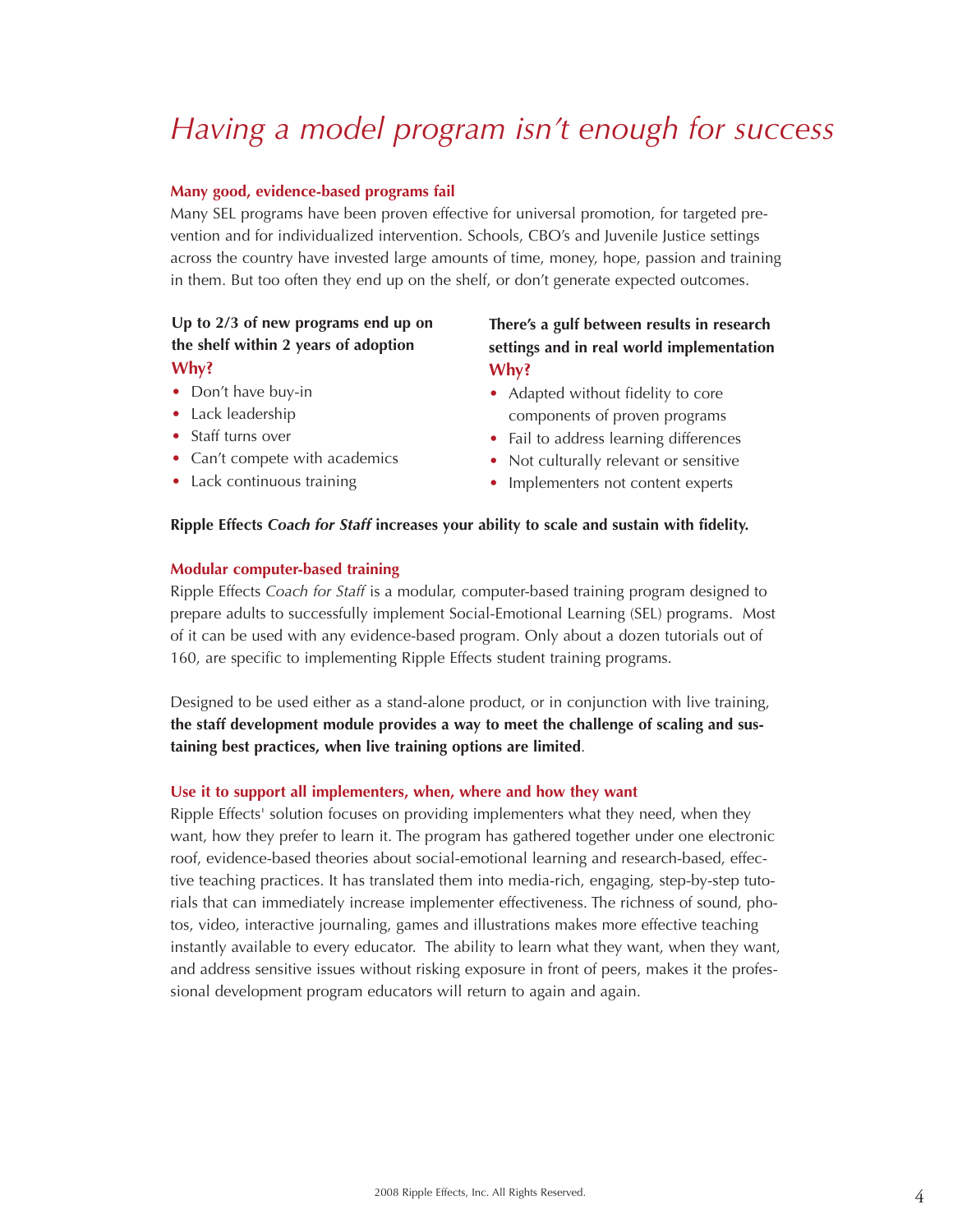# *How it works*

Trainers can lead implementers through a pre-determined scope and sequence, or individual implementers can use it to find quick solutions to immediate concerns. Or both.

#### **Systematic scope and sequence**

District or site level trainers and program sponsors can easily customize a training program for their implementers, with as many, or as few topics as they feel are relevant. Depending on available opportunities and constraints, the scope and sequence can range from 6-8 core tutorials, completed in a two hour training session, to an accredited, full semester, 2,3, or 4 unit graduate course in education, psychology, or technology.

#### **Or "just in time" learning**

Alternately, implementers can use the index (found on the home screen in the software) to find just what they want to know, just when they most want to know it. Implementers who miss an initial training can independently follow an assigned scope and sequence, or use the program as a personal resource when they encounter challenges. Administrative monitoring is built in.

#### **A flexible supplement**

While geared specifically for users of Ripple Effects' elementary and adolescent skill training software, *Coach for Staff* software can also be used effectively as a training supplement for implementers of other evidence-based programs that address social and emotional issues and school success.

#### **Cross discipline applications**

In addition to these special programs, the training software provides specific help for integrating social-emotional learning into language arts, social studies, and math/science teaching as well as sports training and advisory periods.

#### **With measurable outcomes**

You can't tell if the program has been successful, unless you know what you want to see changed, and have a valid, reliable way of measuring it.

- Decide on 1-3 outcomes that you would like to see changed (i.e. discipline referrals, absenteeism, test scores, grades, amount of time you spend dealing with disruption, etc.)
- Establish a starting benchmark. This can be in terms of student performance, or your behavior, or both. The more objective and quantifiable the benchmark the better
- Focus on topics from the program that are directly aligned with those objectives
- Measure the outcomes immediately after completion, and 3-6 months later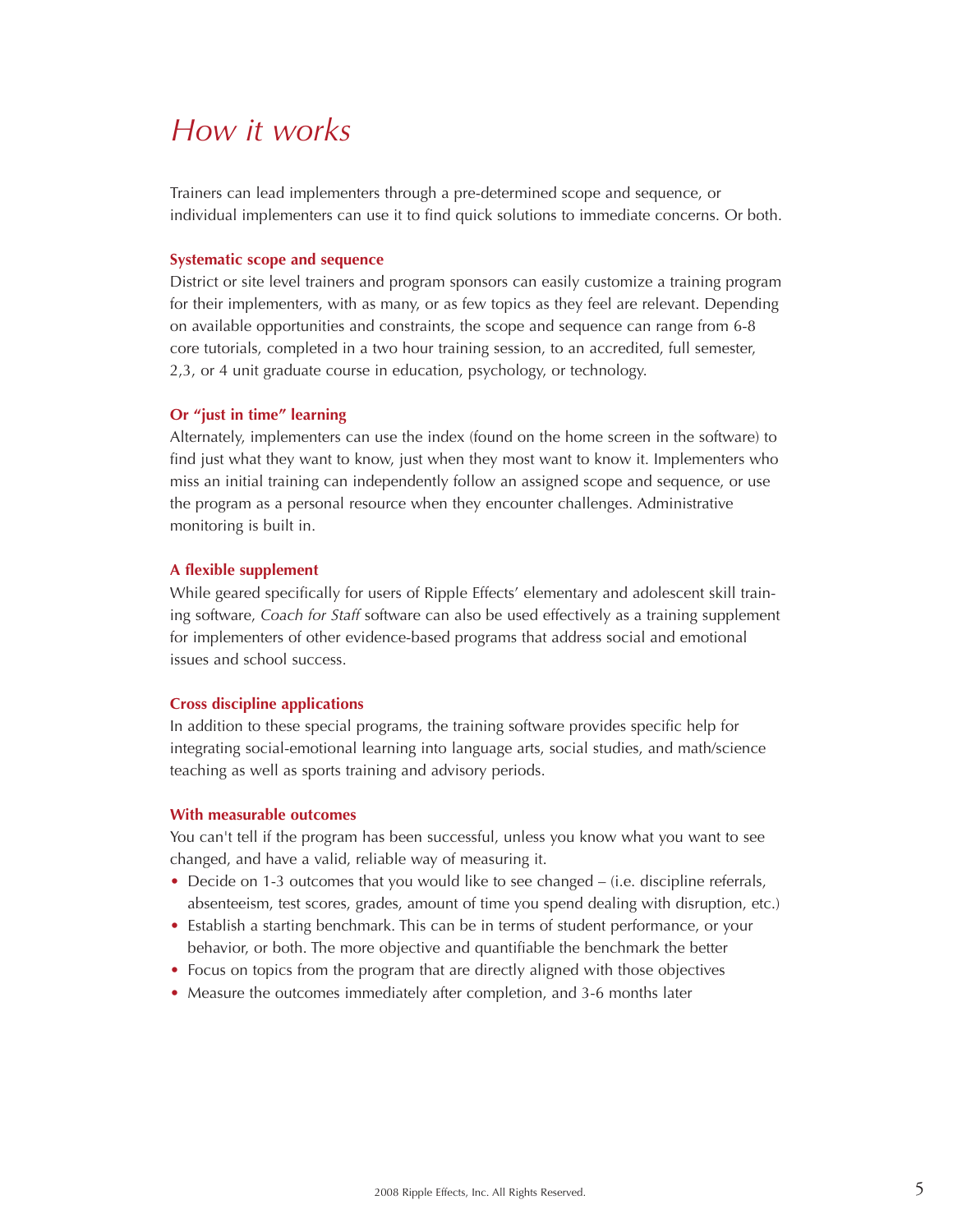# *Fit to your training structure*

#### **A flexible, cross discipline approach**

*Coach for Staff* is a flexible, cross discipline, software tool that's designed to be used how you need it, when you need it.

### **Can be used for college credit**

If you are using it for credit, as part of a university course or systematic staff training, you'll want to move through all the units, one at a time. You can can do them in any order, as long as you complete all the topics in each unit before moving on. Click on the "course outline" button to start. Allow about 15-20 minutes per topic to complete the exercises and answer the questions.

#### **Ongoing staff development**

If a group of teachers are using it as part of regular staff development, let each go through the program according to her or his preferred style of learning. Afterwards, use the questions in the supplemental text box (under the main text in "case study", "info" and "how to" windows) to prompt discussion. Compare results of learning profiles done on the same student by different teachers. Talk about what might account for differences in perception. Reflect on your own profiles and how much it explains – or fails to explain – your teaching experiences.

### **Quick help**

If you are not looking for systematic training, but need quick help with a particular challenge, click on the "topics" button. Scroll down the list on the cell phone until you find the topic you're interested in. Click on it, then use any of the lit up buttons on the bottom to explore it.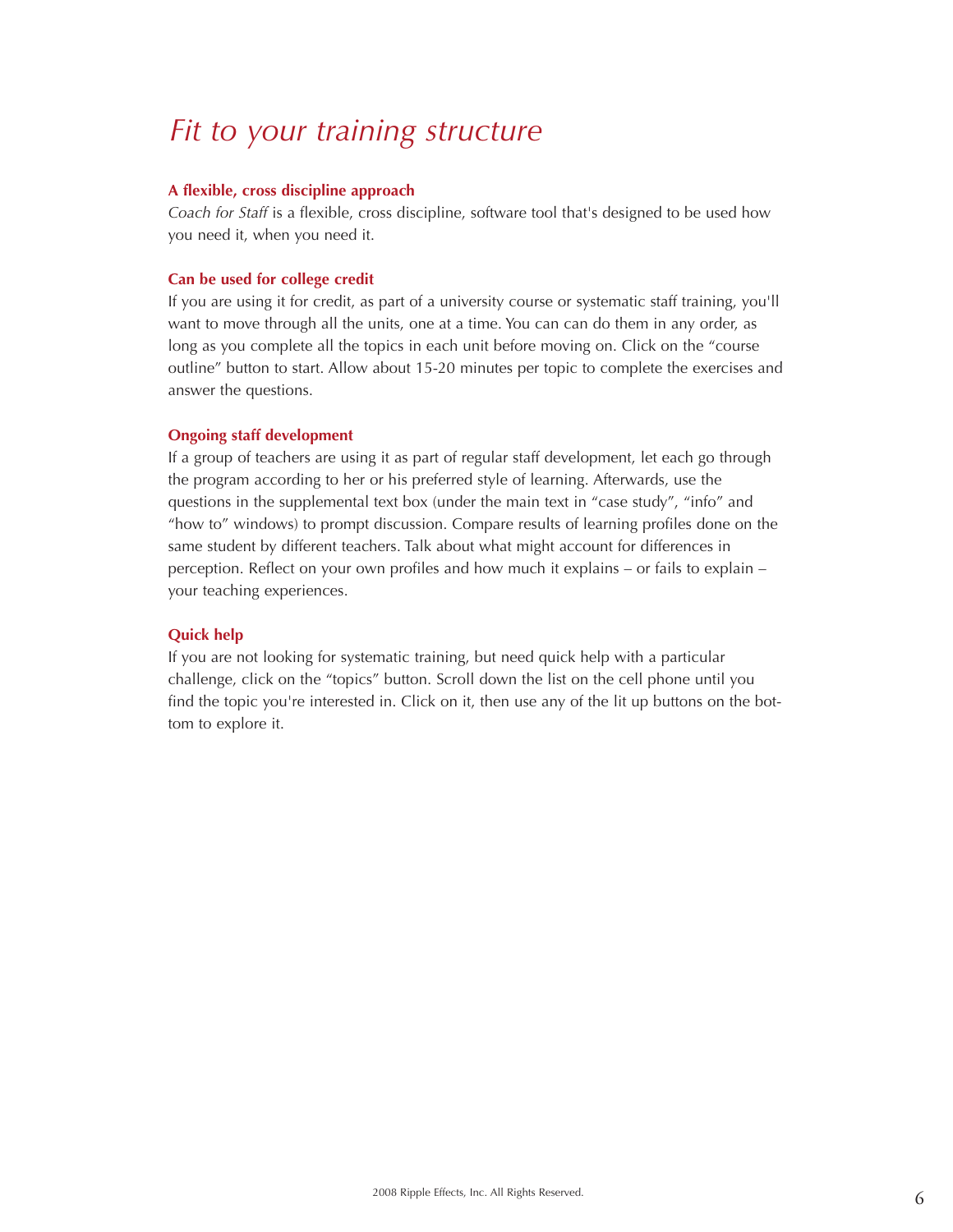# *Module I: Strengthening your leadership*

### **Start with yourself**

The first module of *Coach for Staff* promotes leadership through personal transformation. Personal leadership has been identified time and again as a critically important factor in program success. It is more important to teacher success than IQ and content expertise combined.

## **Part vision and part skill**

Leadership is part vision, and part skill. The program addresses both, with a focus on key social-emotional abilities that underpin the ability to bond with students from a variety of backgrounds, to command the respect of rebellious youth, to maintain an orderly yet engaging classroom, and to manage feelings of frustration, anger, and disappointment, without burning out – or acting out.

### **Seven key competencies**

*Coach for Staff* emphasizes development of seven core social-emotional abilities: self-understanding, empathy, assertiveness, connectedness in community, impulse control, management of emotion, and decision-making. These are the same, success-making abilities that students can learn in *Coach for Teens* and *Coach for Kids*.

## **Learnable abilities**

While some people have stronger innate social-emotional aptitudes, these abilities can be learned. But only some methods have been proven effective in teaching them. Many more have been discredited, as well intended but ineffective. Even the ones that work are often costly – as much as \$75,000 per school. They're dependent on uneven instructor quality, and have to be scheduled in advance, often missing the "teachable moment." Computer technology offers a way to have research-based, proven effective strategies, directly available to teachers at their moment of greatest need.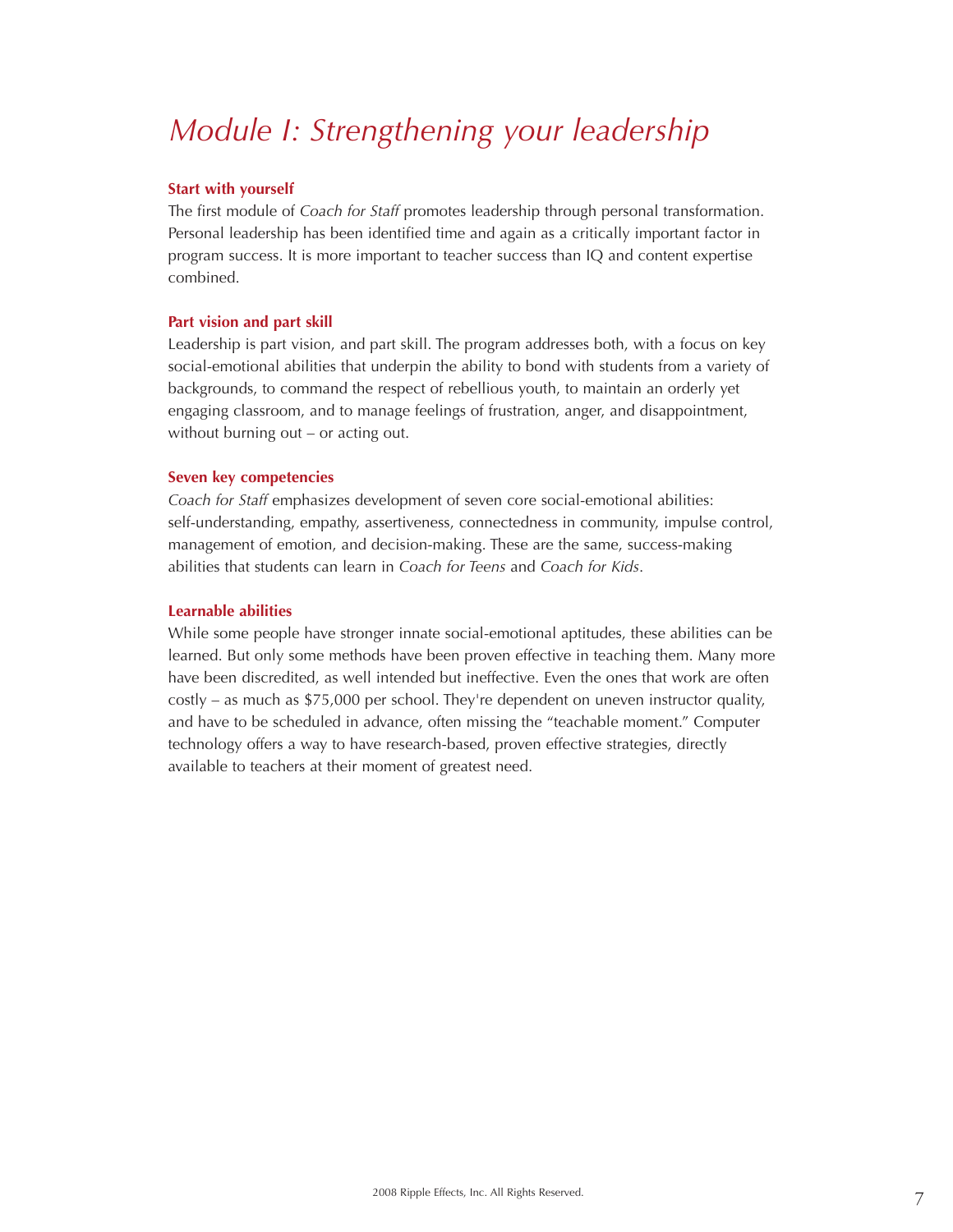# *Course outline for Module I*

## **Paradigm**

Leadership Holding a vision Social emotional intelligence

## **1 Know Who You Are**

Learning style (Yours) Strengths Goals Feelings Social background (yours) Resilience

## **2 Be Assertive**

Face Voice Message Body Establish authority Set expectations Set rules Have consequences Confront behavior

# **3 Have Empathy**

Take perspective Show care

# **4 Connect in Community**

Model social values Honesty **Courtesy** Fairness Respect Humor Kindness Trust Get support Involve parents Involve students Work with administrators

## **6 Control Impulses**

Stop reactions Predict consequences

# **7 Make Decisions**

Problem solve Name the problem Identify options Weigh alternatives Test solutions

# **5 Manage Feelings**

Anger Fear Hopelessness Self-talk Physical sensations

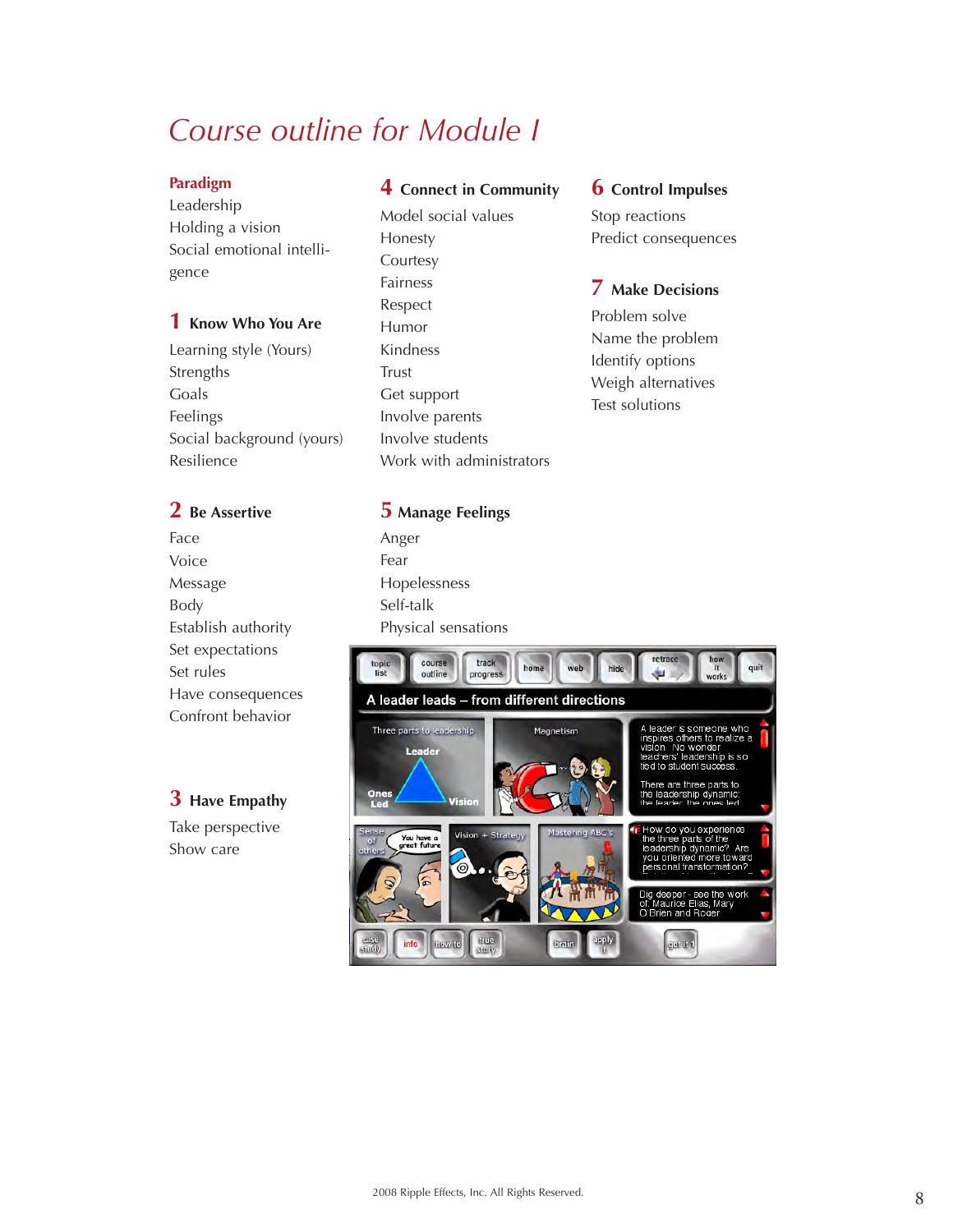# *Module II: Managing diverse learners*

### **It's a different world**

Most educators today teach in a different world from the one they grew up in. Their students are ethnically, socially, economically and religiously diverse. They're also diverse in how they learn best, and in the variety of strengths, aptitudes and limitations they bring to the learning experience.

#### **Teachers not fully prepared**

Many teachers report they have not been properly prepared to manage the diversity in their classrooms, and are not able to confidently separate diversity issues, from learning issues, from behavior issues. *Ripple Effects Coach for Staff* answers this need.

#### **Module II explores sensitive issues, addresses discipline and achievement gaps**

The *Managing Diverse Learners* module addresses underlying issues that often affect teachers' expectations and perceptions of student performance. These include culturallymediated expectations about ethnicity, cultural heritage and class background, which affect disproportionate discipline rates and the persistent achievement gap between Anglo and Asian students and their African American, Latin and Native American peers. The module also addresses learning style differences, and learning and behavioral disorders that impact student achievement and classroom and school climate.

### *Coach for Staff* **promotes cultural competence and nuanced understanding**

"Managing Diverse Students" responds to modern educators' needs. It takes implementer training to the next level, enabling educators to tease out learning issues, from behavior issues, from cultural issues, from health issues, and to address each of them with a combination of technical skill and emotional intelligence. It promotes a deeper and more nuanced appreciation of every student, something vitally important not only for effective social programming, but for effective teaching at every level, in every discipline.

#### **Safe, private environment offers help, not blame or guilt**

Private, safe tutorials with interactive self-profiles, can help deconstruct racist attitudes and stereotyping, without laying a burden of guilt on those who may unconsciously be in their grip. Tutorials on cognitive, attention and communicative disorders provide implementers with practical strategies for ensuring that students with special learning needs are identified and every student succeeds. Tutorials on behavioral problems provide easy to learn techniques for channeling negative behavior in positive directions and maintaining a safe orderly environment.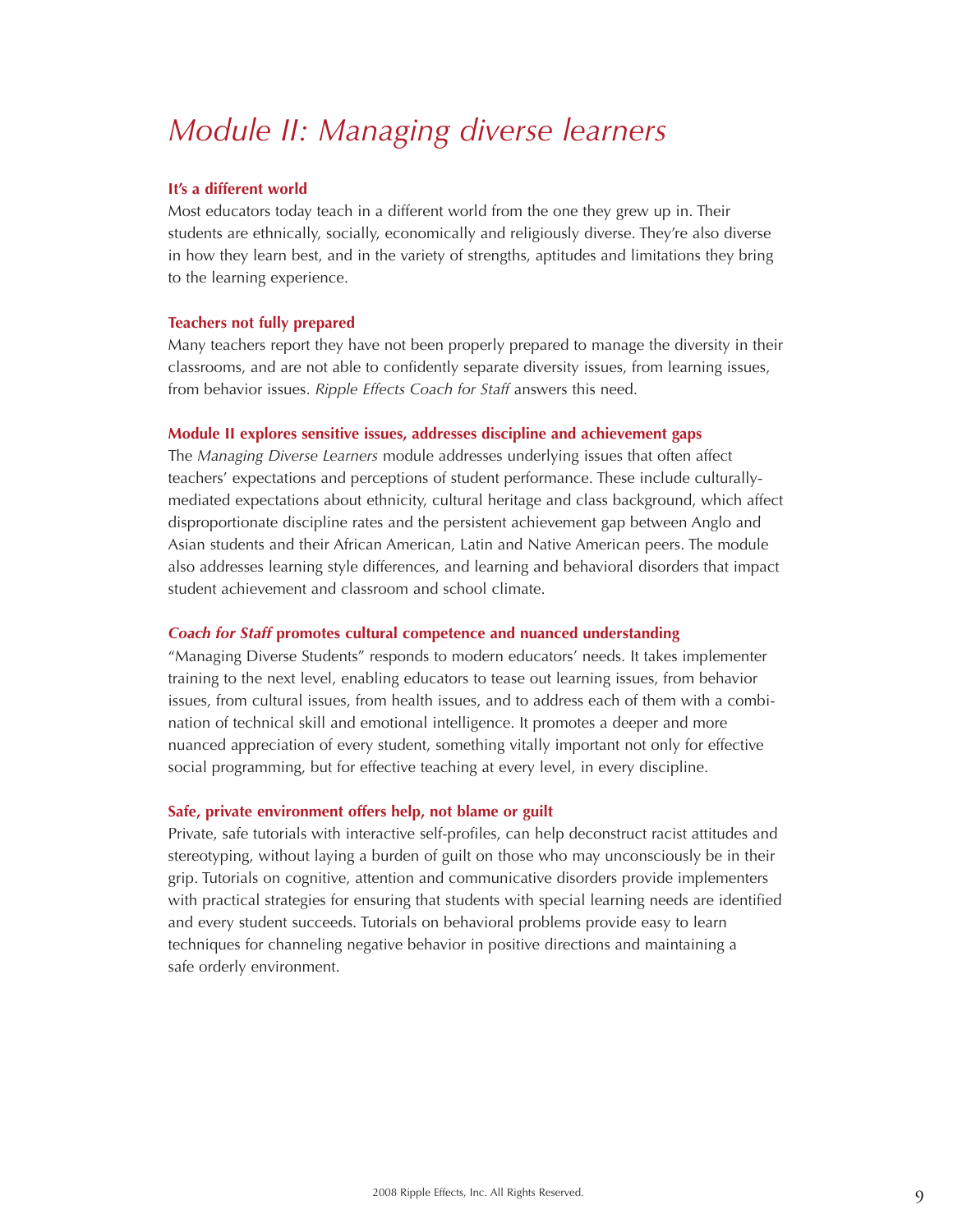# *Course outline for Module II*

## **Managing Diverse Learners**

- **1 Learning Orientations**
- **2 Cultural Background**
- **3 Socio-Economic Status**

# **4 Learning Styles-students**

Feeler-doer learners Feeler-watcher learners Thinker-doer learners Thinker-watcher learners Balanced learners Bimodal learners

# **5 Intelligences**

# **6 Giftedness**

# **7Learning-Related Challenges**

Academic disorders Attention disorders **Giftedness** Mental retardation

## **8 Behavioral Challenges**

Attention seeking Autism spectrum Defiant Disruptive in class Disruptive on playground Hyperactive Impulsive Oppositional disorder

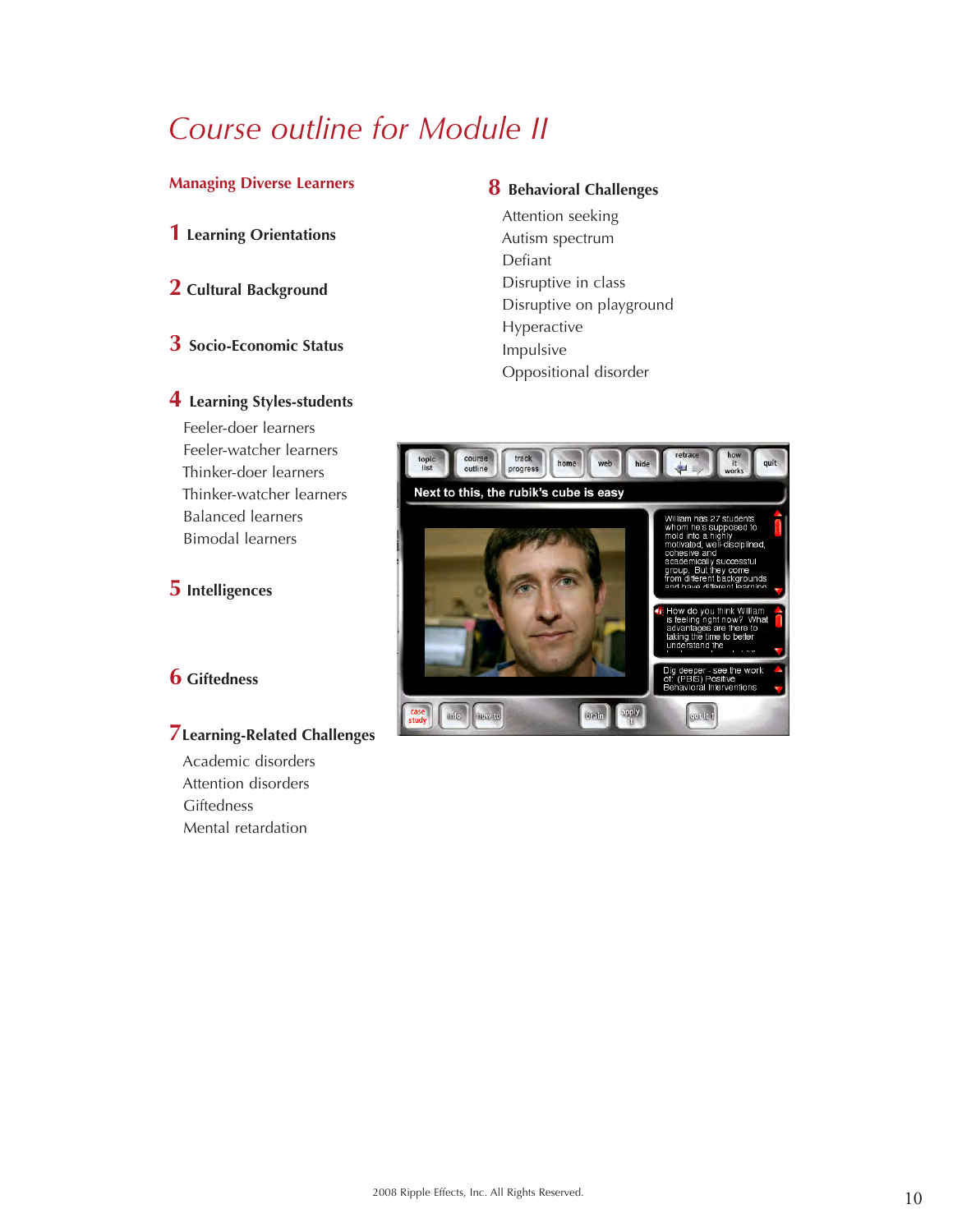# *Module III: Making your program work*

### **The nuts and bolts of successful implementation**

Module III, *Making your Program Work* covers the nuts and bolts of successful implementation in 60 multimedia interactive tutorials, comprising 15-20 contact hours. It answers the questions: Who does what? When? Where? How? Why?

## **Like Ripple Effects live training and trainer training**

Content and training processes are similar to what is currently offered through live training for Ripple Effects clients and certified trainers. Eight core tutorials (along with a fill-in the blanks) over the same material as a two hour implementer training program. The full 60 tutorial course, covers the same content as a two and a half day trainer training. Upon proof of completion of all interactive parts, trainers can be certified by Ripple Effects to train implementers in use of the software.

## **The training has an introduction and four modular units:**

- Preparing the Way (including creating a site-specific plan)
- Facilitating Effectively
- Measuring Results
- Scaling and Sustaining (with an emphasis on leveraging technology, especially Ripple Effects software)

Program sponsors and coordinators will want to go through every lesson, but implementers may find what they need in just a few tutorials from Section II (*Facilitating Effectively*). The last section will be of most interest to implementers who are using a technology-based program, especially Ripple Effects training software for students.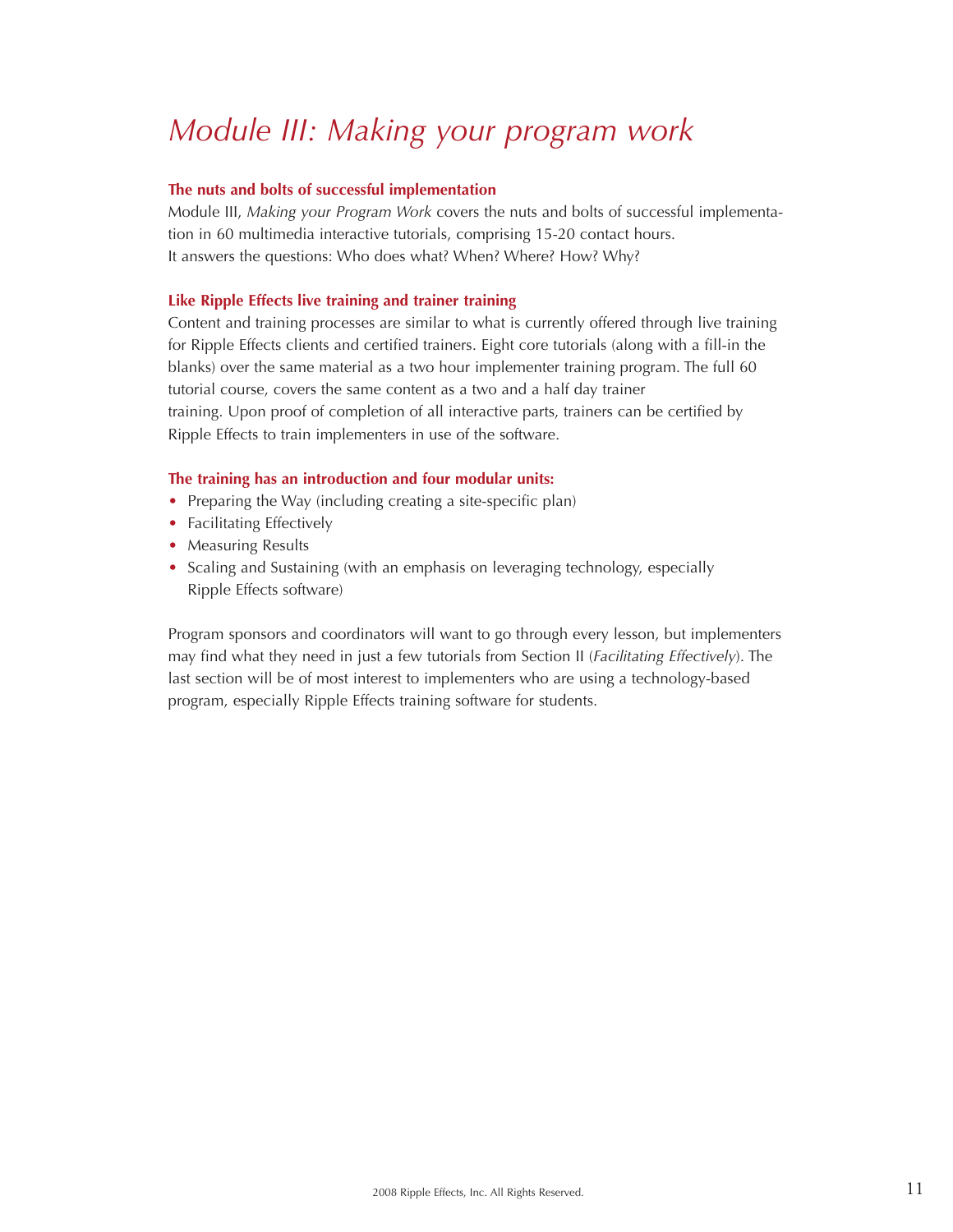# *Course outline for Module III*

### **Making your program work**

### **1 Prepare The Way**

Engage stakeholders Parents Administrators Get buy-in Hold a vision Set the climate Create a plan Match to other programs Adapt with fidelity Use in context Discipline Counseling Advisory period Academic achievement After school Testing Corrections Provide training Infuse into curriculum Language arts Social studies Health Decide dosage Customize scope & sequence Individualize Create IEP

## **2 Implement effectively**

Introduce **1** Use teachable moments Orient **2** Lead discussion **3** Model **4** Direct rehearsal Reinforce **5** Ensure compliance **6** Persevere Handle disclosure

**3 Measure results** Collect data Profiles

Surveys

Content assessment

## **4 Scale and sustain**

Leverage technology Ripple Effects software Learning system Research base Screen layout Privacy issues Administrative functions **7** Monitoring progress **8** Customizing content Using Web resources Solving tech problems



Numbered Items **=** scope and sequence for core training for Implementers of Ripple Effects student software.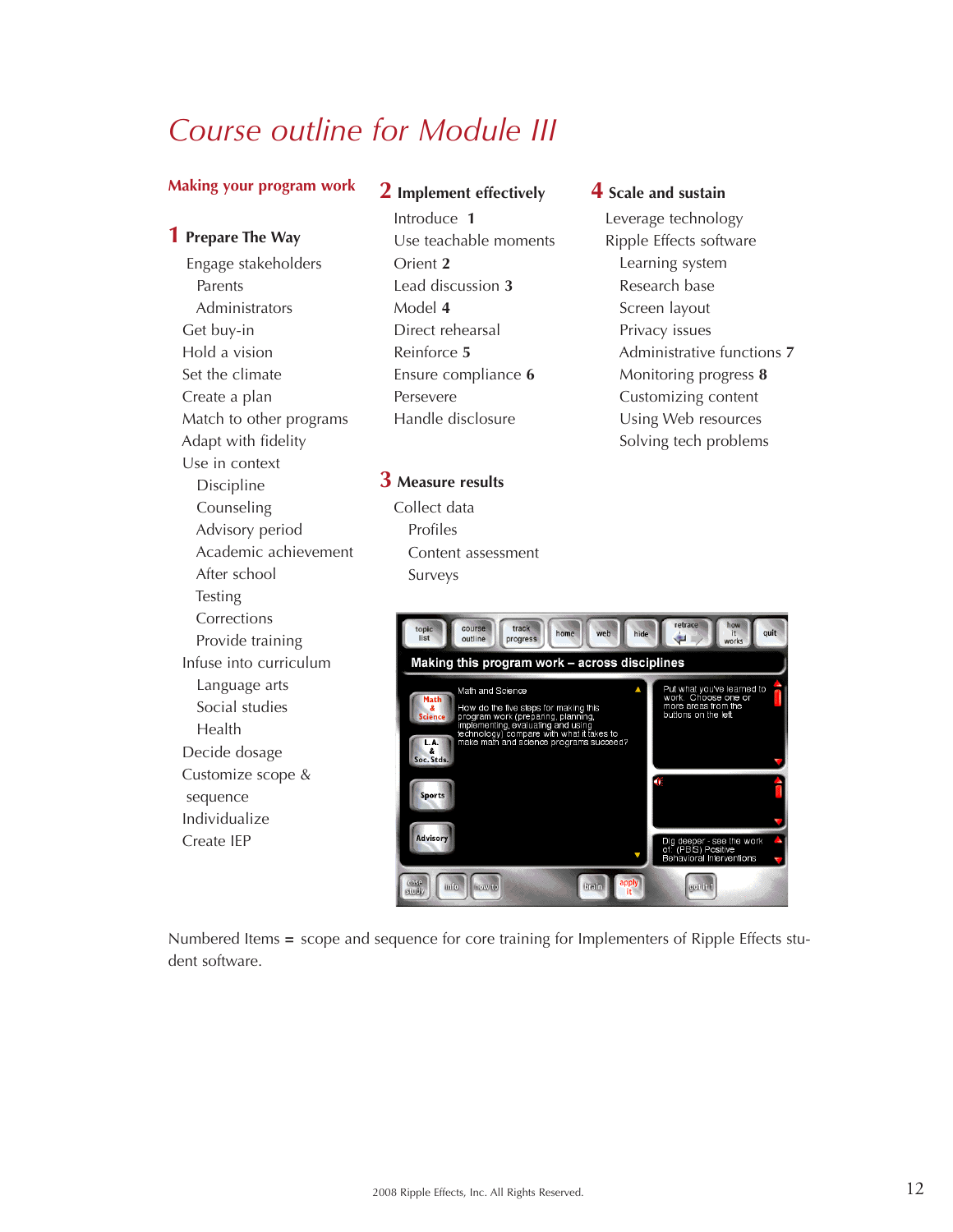# *Optimizing results*

#### **Work on school climate**

The success of this program is partly dependent on the context in which it is framed. It is most effective when it reinforces values and behavior that are already part of the school culture, climate and structure. It has less impact when one teacher is trying to buck a negative trend. *Coach for Staff* will help you form your classroom discipline plan. You will be most effective if your personal plan is consistent with a school wide discipline plan that is clear, prominently posted and fairly enforced.

### **EXECUTE:** Create a critical mass

For optimal results, get enough people using the program that the training concepts become a common language among you. Ideally, every administrator, teacher, nurse, counselor, coach and disciplinarian will use the program, so that practice and reinforcement is continuous.

#### **Maintain high expectations**

Expectations have a profound effect on student conduct. It's no different with teachers. A school climate in which expectations are high and *support for meeting those expectation are equally high* – for both teachers and students – is the best possible environment for social-emotional learning applications. If expectations are high, but structures of support are not in place, frustration sets in and is expressed in either aggression (when turned outward), or low morale and depression (when turned inward). When the atmosphere is nurturing but expectations are low, the climate of indulgence can turn talented, good students (and teachers) into low achieving, demanding ones.

#### u **Invite leadership from the principal**

Just as each teacher has to set and maintain clear standards for his or her class room, the principal has to provide leadership in framing, enforcing and modeling behavioral expectations for the school as a whole. Try to involve the principal in finding a place for your program within that framework. Be assertive in stating your need for a school-wide, positive code of conduct and discipline plan.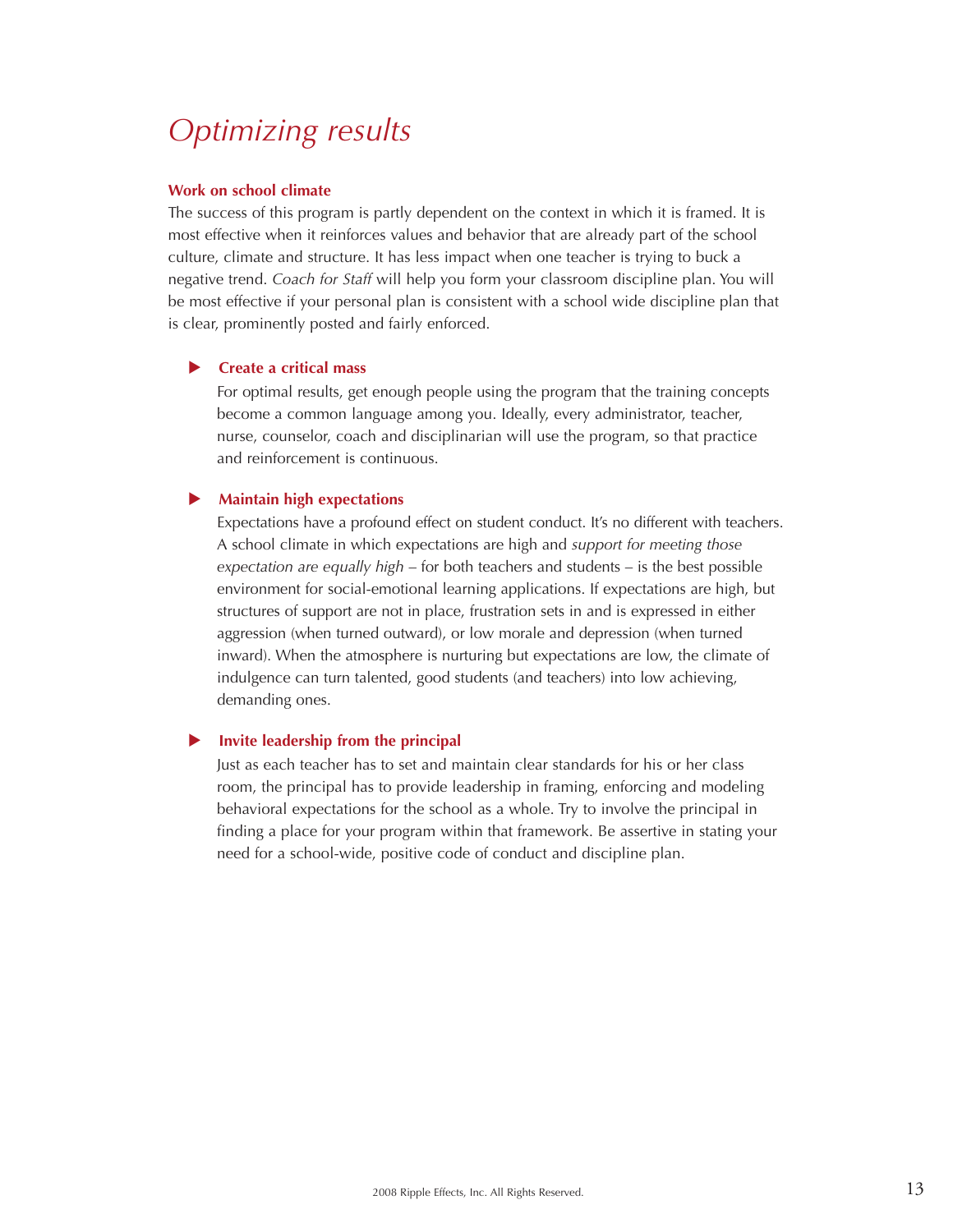# *Making the most of the program*

#### **Maximize your own teachable moments**

"Teachable moments" are those times when something in a persons' immediate experience leads them to deeply want – or need – to learn. You have them; your students have them. This special readiness to learn can come out of personal need, or be forced by authority or circumstance. Teachable moments are often marked by strong feelings: frustration, anger, fear, sadness; but also hope or gratitude. This program provides a way to turn frustration, anger or discouragement into the satisfaction of doing a difficult job well. It provides a way to turn hope into measurable positive outcomes. *Use the program when you are most frustrated, confused or angry*. *Use it when you are most hopeful and impassioned*.

#### **Address both parts of the equation: add student software**

There are two parts to the student performance equation: teacher expectations and behavior, and student expectations and behavior. By modifying your approach, you can greatly affect student behavior and performance. However, students have many additional influences and challenges that are outside of your control, and in many cases outside your area of expertise. Students may be facing family or relationship issues that affect their performance. They may be using drugs or alcohol, have issues about working outside of school, or may need very targeted training with specific behavior problems, like impulsivity, poor decision making, or misdirected anger.

Ripple Effects award-winning *Coach for Kids and Coach for Teens* provide students with individualized training in proven-effective strategies for reducing violence, increasing healthy behavior and improving school performance. They are based on the same, proprietary *Whole Spectrum Learning System* that powers your teacher program. Different configurations can be used for character education and asset building, targeted prevention of violence and substance abuse, and individualized, positive behavioral intervention.

#### **Do at least the minimum**

Not every educator needs to use *Coach for Staff* the same way, or at the same time, but everyone needs to:

- **• complete the interactive games**
- **• fill in the journal**
- **• practice the targeted behavior even if it's just in front of the mirror**

Adhering to these three simple guidelines will produce measurable, positive results.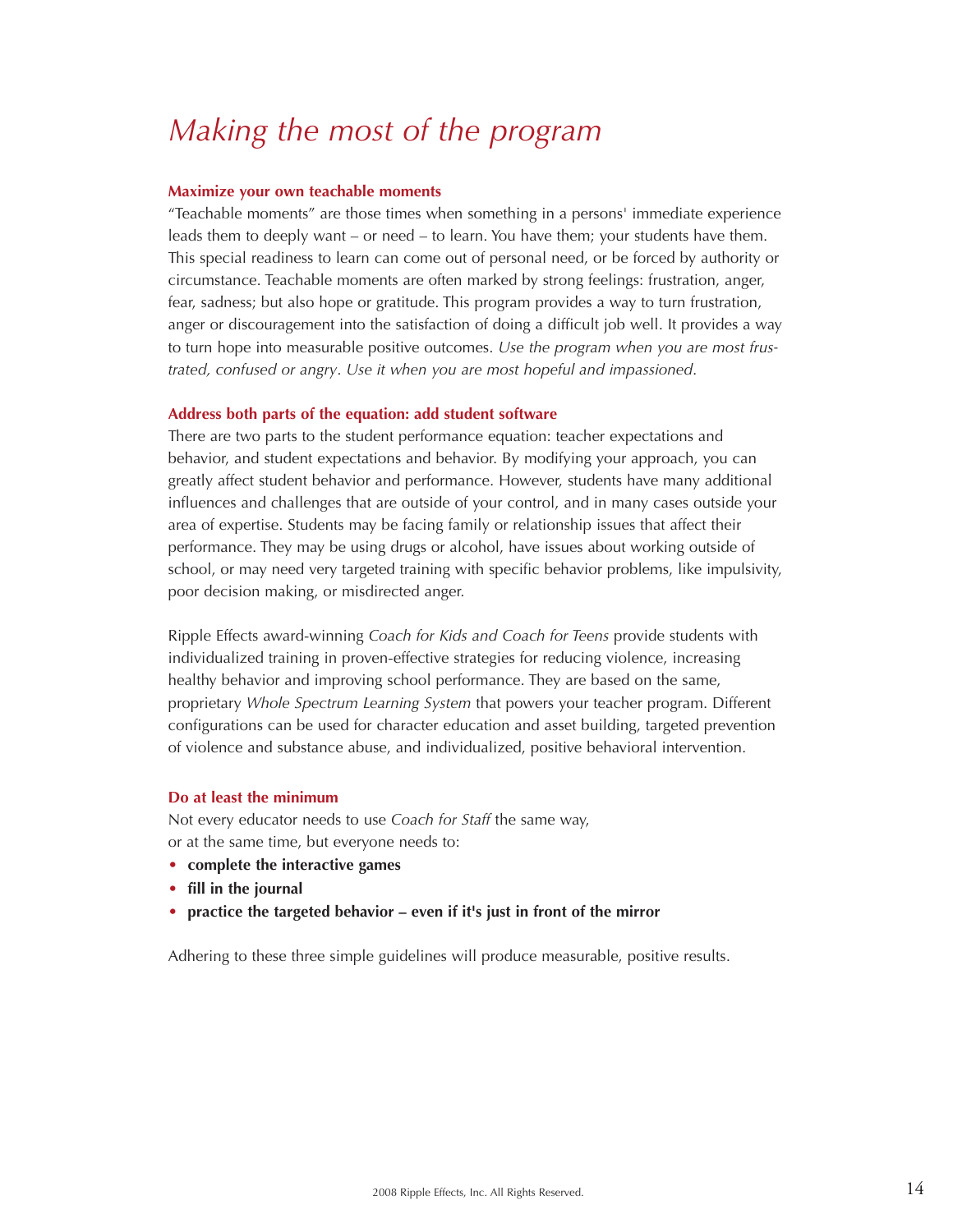

The Whole Spectrum Learning System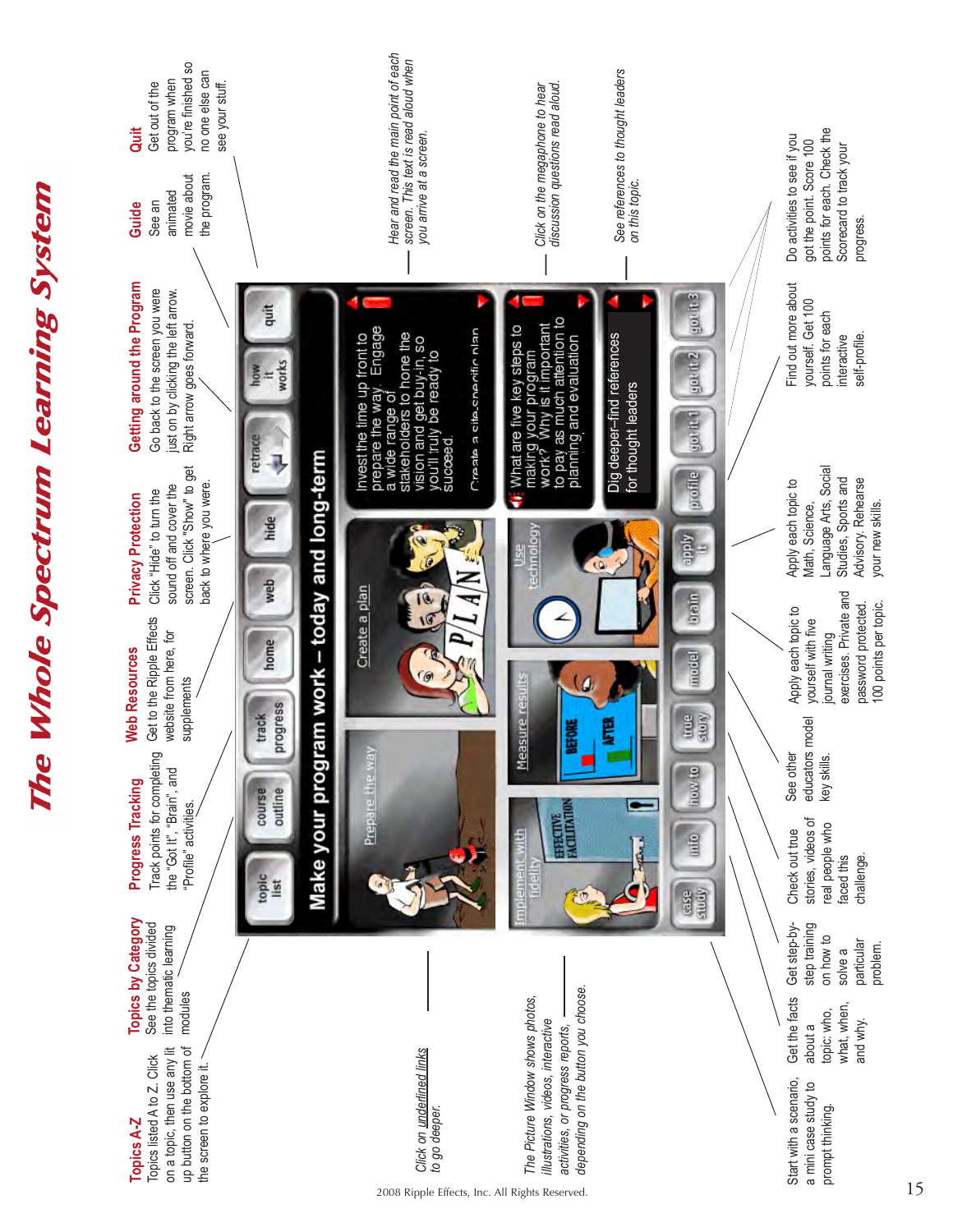# *Comprehensive topic index*

## **For** *Ripple Effects Coach for Staff*

504's

**A** academic achievement academic disorders adapt with fidelity ADD ADHD administrative functions administrators advisory period after school 'aha' moments alternatives-weighing anger annoying answering questions Asperger's syndrome assertive body assertive face assertive message assertive voice assertiveness attention disorders attention seeking attitudes about learning authority autism spectrum **B** balanced learners be assertive behavioral challenges bibliography bimodal learners blocking topics body body sensing brainstorming options burn out buy-in **C** cafeteria care caring chattering class background classroom management clowning coaching collaboration collect data compliance

computer-based training conduct disorder confront behavior connect in community connectedness consequences consequences-predicting content assessment content-customize context control impulses control needs corrections counseling courtesy create a plan create IEP cultural background customize scope & sequence customizing content **D** data collection decide dosage decisions-making deconstructing racism defiance developmental delays differentiated instruction differentiation direct rehearsal disabilities-learning discipline discipline plan disclosure discrimination discussion disorder-learning disproportionate discipline disruptive in class disruptive on playground diversity appreciation diversity-managing dosage Down syndrome dyscalculia dysgraphia dyslexia **E** early intervention educational leadership emotional disturbance/behavioral

disorder emotional intelligence empathy-feeling empathy-showing engage stakeholders ensure compliance equality establish authority evaluation evidence based practices expectations **F** face facilitation fairness fear feedback feeler-doer learners feeler-watcher learners feelings feelings-managing fidelity **G** get buy-in get support giftedness goals got it's grades-raising guide on side **H** handle disclosure have consequences have empathy health help-getting it hold a vision honesty hope hopelessness humor hyperactive **I** identify options identify with students IEP's implement effectively implementation impulses-controlling impulsive in school suspension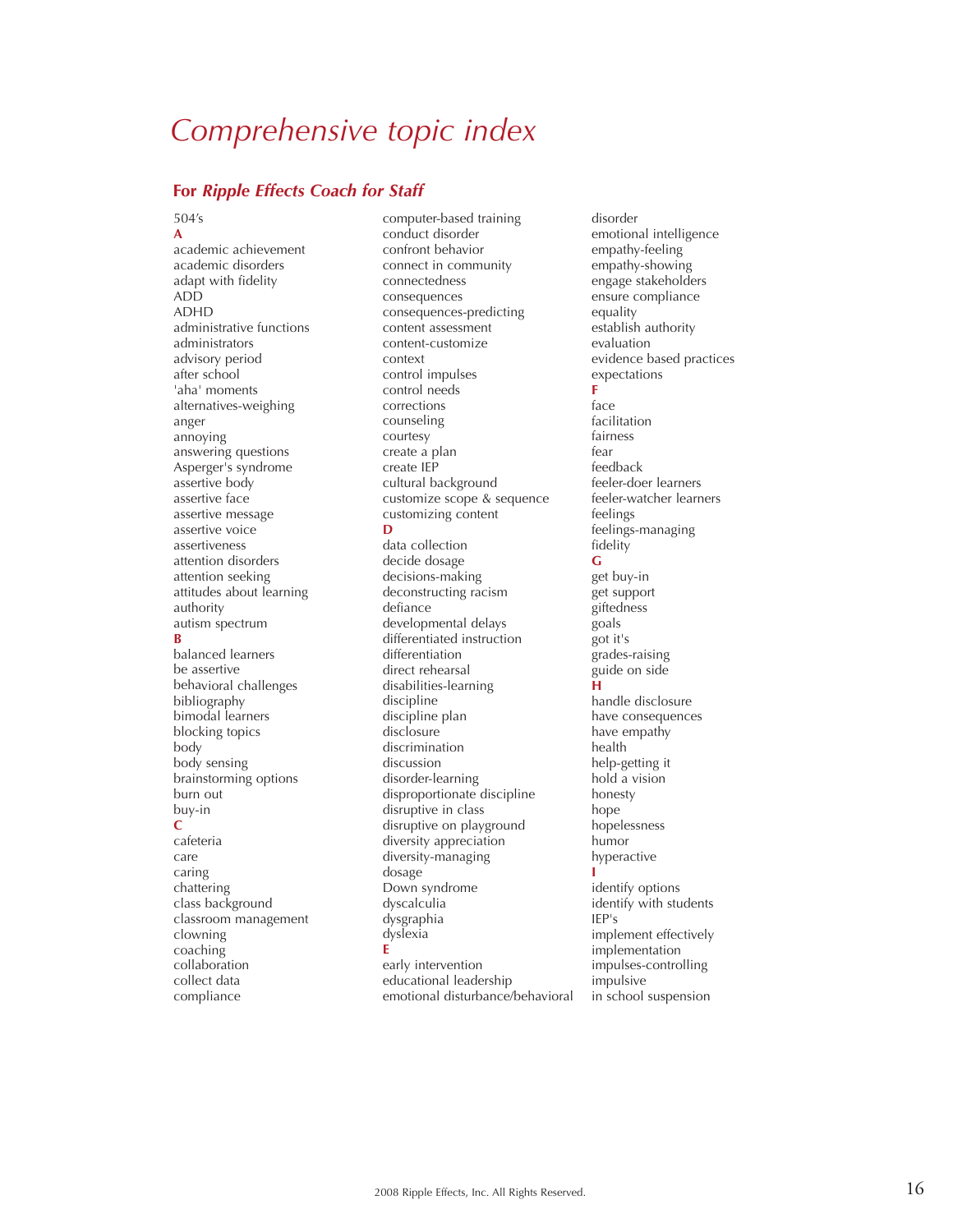inattentive individualize infuse into curriculum inspiring success instruments insubordination integrity intellectual impairment intelligences intervention-individual introduce involve students **J** juvenile justice **K** key competencies kindness know who you are **L** language arts lead discussion leadership paradigm learning orientation learning styles-students learning style-yours learning system learning-related challenges leverage technology **M** make decisions making your program work manage feelings managing diverse learners match to other programs measure results mental retardation message model model social values monitoring progress motivating students multiple intelligences **N** name the problem naming feelings needs assessment needs-identifying needy notes **O** ODD oppositional disorder

optimism orient orientation-cultural orientation-learning others-feel for

#### ownership **P** parents passive resistance PBIS persevere .<br>personal transformation perspective taking physical sensations plan implementation playground point of view pre & post predict consequences prejudice prepare the way privacy issues problem solve profiles progress-track provide training proximity punishment **Q** questions-handling **R** racism reactions-stopping read people readiness reasons record keeping rehearsal reinforce research base resilience respect respect-command responding retardation rewards ridicule Ripple Effects software role of teacher role-plays RTI rules **S** scale and sustain

scope & sequence-custom screen layout SED seize the moment self-profiles self-talk self-transformation set expectations

set rules set the climate setting show care smarts-kinds social background-yours social studies social-emotional skills socio-economic status solutions-testing solving problems solving tech problems space stakeholders start with yourself stop reactions strengthening your leadership strengths student learning style students styles of learning subjective assessment supplement support surveys suspension alternatives sustain over time

## **T**

take perspective teachable moments tech problems test solutions testing theory thinker-doer learners thinker-watcher learners training transform yourself triggers-internal trust

#### **U**

understanding students unstructured time use in context use teachable moments using Web resources **V**

# vision

vocabulary voice **W** weigh alternatives whole spectrum learning **Y**

yourself-start with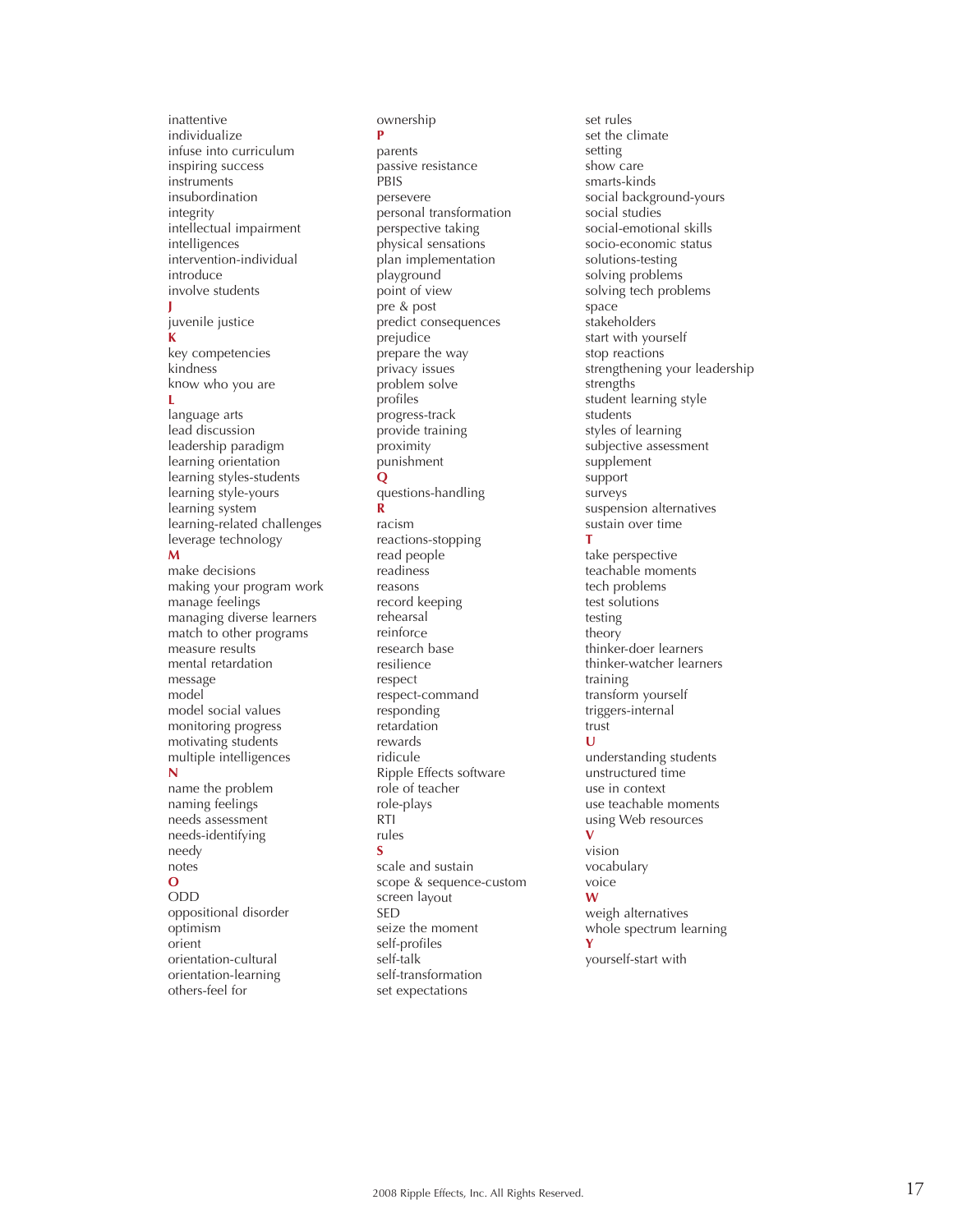# *Take advantage of free resources*

#### **Take advantage of these free resources available on your disk**

- Fill-in-the-blanks implementation plan
- Complete course outline ("Course Outline" button) and topic list

## **Download these and additional resources from the web at http://www.rippleeffects.com/Implement/resources.html**

- Sample scope and sequences for youth products
- Sample individual treatment plans
- Free wall posters
- Bibliographies
- Web-based survey tools



**Get a cash REBATE for completing research**

**See additional products for students, grades 3-5 and 6-10**

### **For technical and implementation support**

help@rippleeffects.com 1-888-259-6618